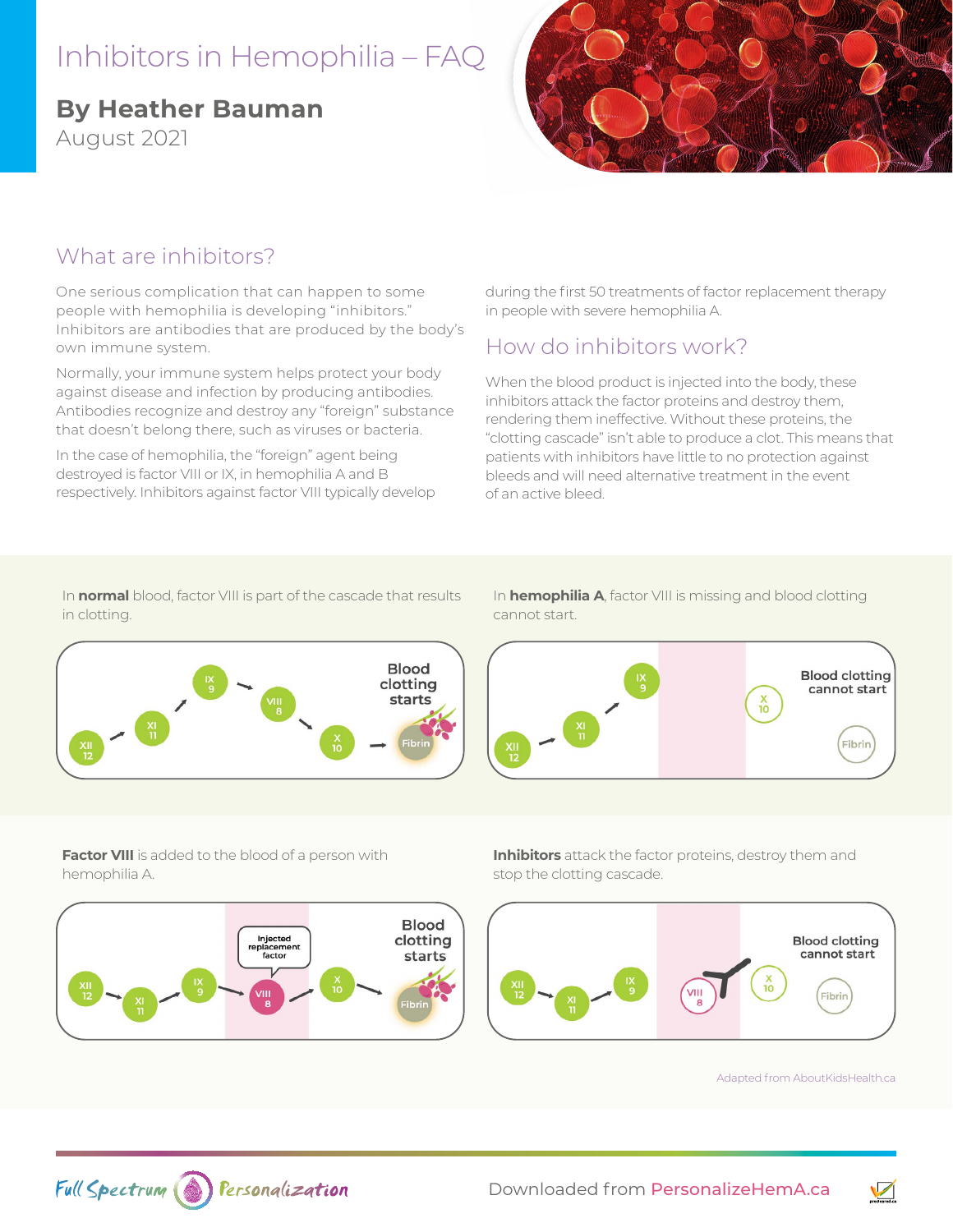#### How common are inhibitors?

#### **Hemophilia A and factor VIII inhibitors**



Inhibitor development is more common in hemophilia A, occurring in up to **30%** of people with a severe form of the disease. Most people develop inhibitors when they are young children in the days and weeks following their first factor VIII infusions.



Inhibitors can also affect people with mild and moderate hemophilia A. About **1 in 50** people will develop this complication, typically during adulthood.

#### **Hemophilia B and factor IX inhibitors**



Inhibitors are much less common in hemophilia B, only affecting about **1 in 100** people. Similar to hemophilia A, most inhibitors typically occur before the first 20 exposures. Inhibitors to factor IX are associated with a risk of severe, anaphylactic reactions following administration.

### Are there risk factors associated with developing FVIII inhibitors?

Some contributing factors to inhibitor development include:

- **•** Certain genetic mutations
- **•** Family history of inhibitors
- **•** Ethnicity black African or Hispanic ancestry
- **•** High-intensity factor exposure (e.g., surgery or trauma requiring high dose factor replacement)

## When should inhibitor screening occur?

#### Likelihood of Developing an Inhibitor



The highest incidence of inhibitor development occurs during the first 20 exposure days to factor.

- **•** This can occur when children are receiving treatments on demand, or may occur after they have started a prophylaxis regime
- **•** These children should be monitored frequently for inhibitor development

Adults with more than 150 treatment exposure days need less frequent screening.

Other situations in which inhibitor screening should be considered include:

- **•** After initial factor exposure
- **•** After intensive factor exposure, e.g., daily exposure for more than 5 days
- **•** Poor or no response to adequate factor replacement therapy
- **•** Before surgery
- **•** For suboptimal post-operative response to factor replacement therapy

Many hemophilia treatment centres do inhibitor screening on an annual basis.

When inhibitors are initially detected, a management plan needs to be put into place quickly for optimal care and prevention of serious or fatal bleeds. Your hemophilia treatment team is experienced in dealing with inhibitors and will create a plan of care tailored to you.